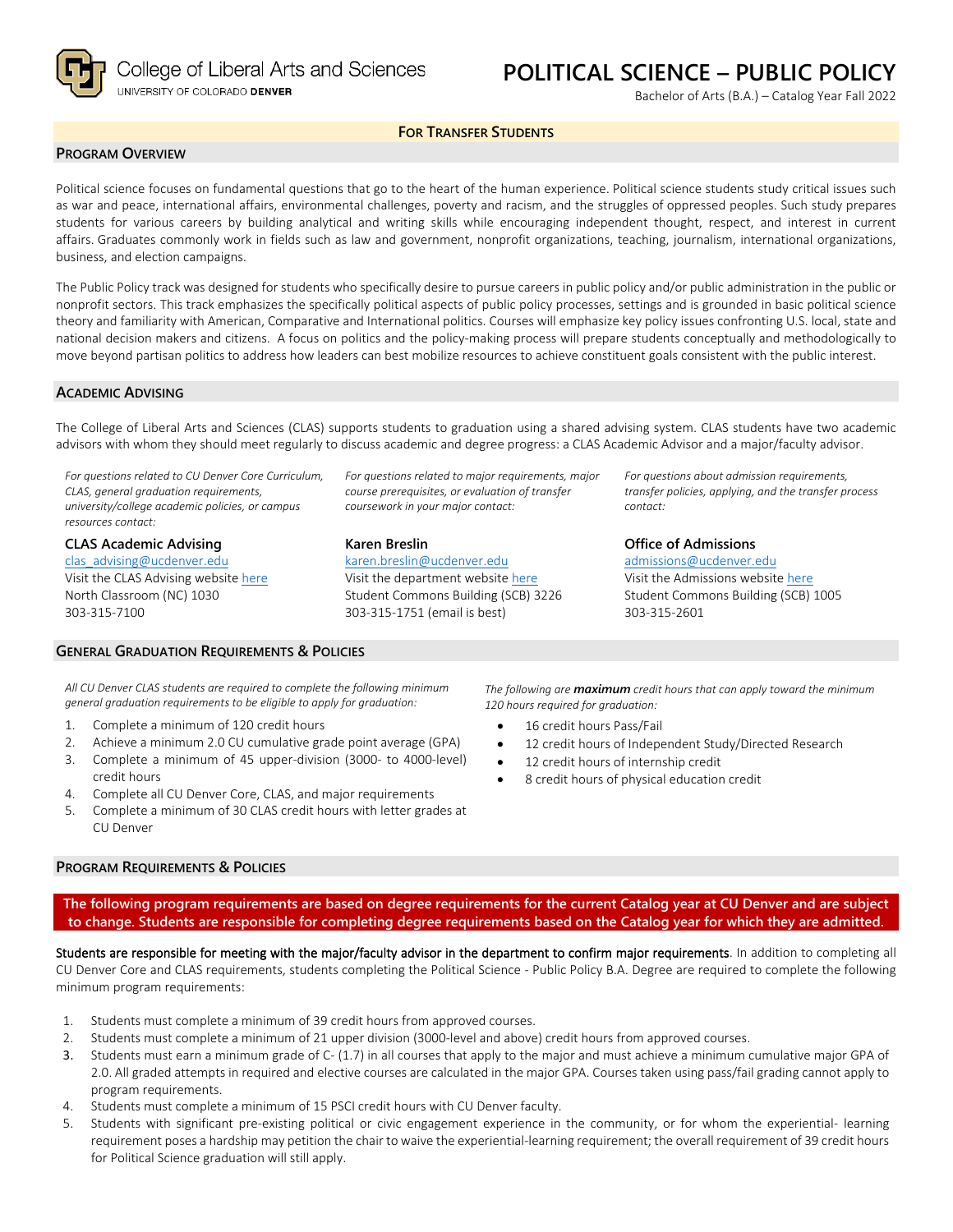# **POLITICAL SCIENCE – PUBLIC POLICY**

Bachelor of Arts (B.A.) – Catalog Year Fall 2022

#### **FOR TRANSFER STUDENTS**

### **COURSEWORK THAT CAN BE COMPLETED AT PREVIOUS INSTITUTION**

The following is a "bucket" of requirements students can complete prior to transferring to CU Denver, including equivalent Colorado Community College System (CCCS) courses. To determine the equivalencies of courses to be completed at non-CU Denver institutions, students can visit [www.transferology.com](http://www.transferology.com/)**.** It is critical students connect with a CU Denver academic advisor to ensure planned courses will transfer *and* apply to CU Denver degree requirements. All non-CU Denver coursework must be completed with a C- or better to be eligible for transfer.

Students interested in completing an Associate (A.A. or A.S.) Degree or a Colorado Statewide Transfer Articulation Agreement or Degree with [Designation \(DWD\)](https://highered.colorado.gov/transfer-degrees) must work with their community/junior college academic advisor to create an academic plan that accounts for all degree or transfer articulation agreement requirements. Colorado Community College Students may also explore the option to complet[e Reverse Transfer](https://highered.colorado.gov/students/attending-college/colorado-reverse-transfer) at CU Denver.

| <b>CU Denver Requirements</b>                                                                    | <b>CU Denver</b><br><b>Credits</b> | <b>CCCS Equivalent Courses &amp; Notes</b>                                                                                                                                                                            | <b>CCCS</b><br><b>Credits</b> |
|--------------------------------------------------------------------------------------------------|------------------------------------|-----------------------------------------------------------------------------------------------------------------------------------------------------------------------------------------------------------------------|-------------------------------|
| <b>CU Denver Core Curriculum Requirements</b>                                                    | $34 - 40$                          |                                                                                                                                                                                                                       |                               |
| ENGL 1020 - Core Composition I                                                                   | 3                                  | <b>ENG 1021</b>                                                                                                                                                                                                       |                               |
| ENGL 2030 - Core Composition II                                                                  | 3                                  | <b>ENG 1022</b>                                                                                                                                                                                                       |                               |
| Mathematics                                                                                      | $3 - 4$                            | MAT 1260 recommended or GT-MA1                                                                                                                                                                                        |                               |
| Arts                                                                                             | 3                                  | GT-AH                                                                                                                                                                                                                 |                               |
| Humanities                                                                                       | 3                                  | GT-AH or GT-HI                                                                                                                                                                                                        |                               |
| <b>Behavioral Sciences</b>                                                                       | $3 - 4$                            | POS 2020 or GT-SS                                                                                                                                                                                                     |                               |
| Social Sciences                                                                                  | $3 - 4$                            | POS 1011 or GT-SS or GT-HI <sup>*</sup>                                                                                                                                                                               |                               |
| Natural/Physical Science with lab                                                                | $4 - 5$                            | GT-SC1                                                                                                                                                                                                                |                               |
| Natural/Physical Science without lab or Math                                                     | $3 - 5$                            | GT-SC2 or GT-MA1 (except the course used for Core Math) or GT-SC1                                                                                                                                                     |                               |
| <b>International Perspectives</b>                                                                | 3                                  | Additional GT-AH, HI, SS* (see note below)                                                                                                                                                                            |                               |
| Cultural Diversity                                                                               | 3                                  | To be completed at CU Denver. This requirement must be completed with an<br>upper-division course and CCCS courses will not apply.                                                                                    |                               |
| <b>CLAS Graduation Requirements</b>                                                              | $15 - 29$                          |                                                                                                                                                                                                                       |                               |
| CLAS Communicative Skills                                                                        | 3                                  | COM 1150 or PHI 1013                                                                                                                                                                                                  |                               |
| CLAS Second Language                                                                             | $0 - 10$                           | e.g., SPA 1012 or ASL 1122<br>Students have several options to fulfill this requirement. Please consult a CU<br>Denver CLAS Academic Advisor.                                                                         |                               |
| <b>CLAS Humanities</b>                                                                           | 3                                  | Any transferrable LIT, HIS, HUM, or PHI course                                                                                                                                                                        |                               |
| <b>CLAS Behavioral Sciences</b>                                                                  | $3 - 4$                            | Any transferrable ANT, COM, or PSY course (except GT-SC courses)                                                                                                                                                      |                               |
| <b>CLAS Social Sciences</b>                                                                      | $3 - 4$                            | Any transferrable ECO, ETH, GEO, POS, or SOC course (except GT-SC courses)                                                                                                                                            |                               |
| CLAS Natural/Physical Science with lab                                                           | $3 - 5$                            | GT-SC1<br>If students complete only one science course with a lab for the CU Denver Core<br>Curriculum, this course must have an associated lab.                                                                      |                               |
| <b>PSCI Major Courses</b>                                                                        | 9                                  |                                                                                                                                                                                                                       |                               |
| PSCI 1001 Intro to Political Science: The Quest for<br>Freedom & Justice                         | 3                                  | POS 2020<br>Course can fulfill CU Denver Core Behavioral Sciences*                                                                                                                                                    |                               |
| PSCI 1101 American Political System                                                              | 3                                  | POS 1011<br>Course can fulfill CLAS Social Sciences                                                                                                                                                                   |                               |
| PSCI 3042 Introduction to International Relations or<br>PSCI 3022 Political Systems of the World | 3                                  | POS 2005 or 216<br>Note: CCCS courses are counted as lower-division credits at CU Denver                                                                                                                              |                               |
| Minimum Applicable Transfer Credits<br>Recommended:                                              | 60                                 | Students completing less than 60 applicable transfer credits will have additional<br>credits to complete at CU Denver. Students needing general elective credits<br>should consult a CU Denver CLAS Academic Advisor. |                               |

*\**The applicability of Guaranteed Transfer (GT Pathways) courses to specific CU Denver Core Curriculum requirements requires completion of a block of five courses: two GT-AH courses; one GT-HI course; one GT-SS course; and one additional GT-AH, GT-HI, or GT-SS course.